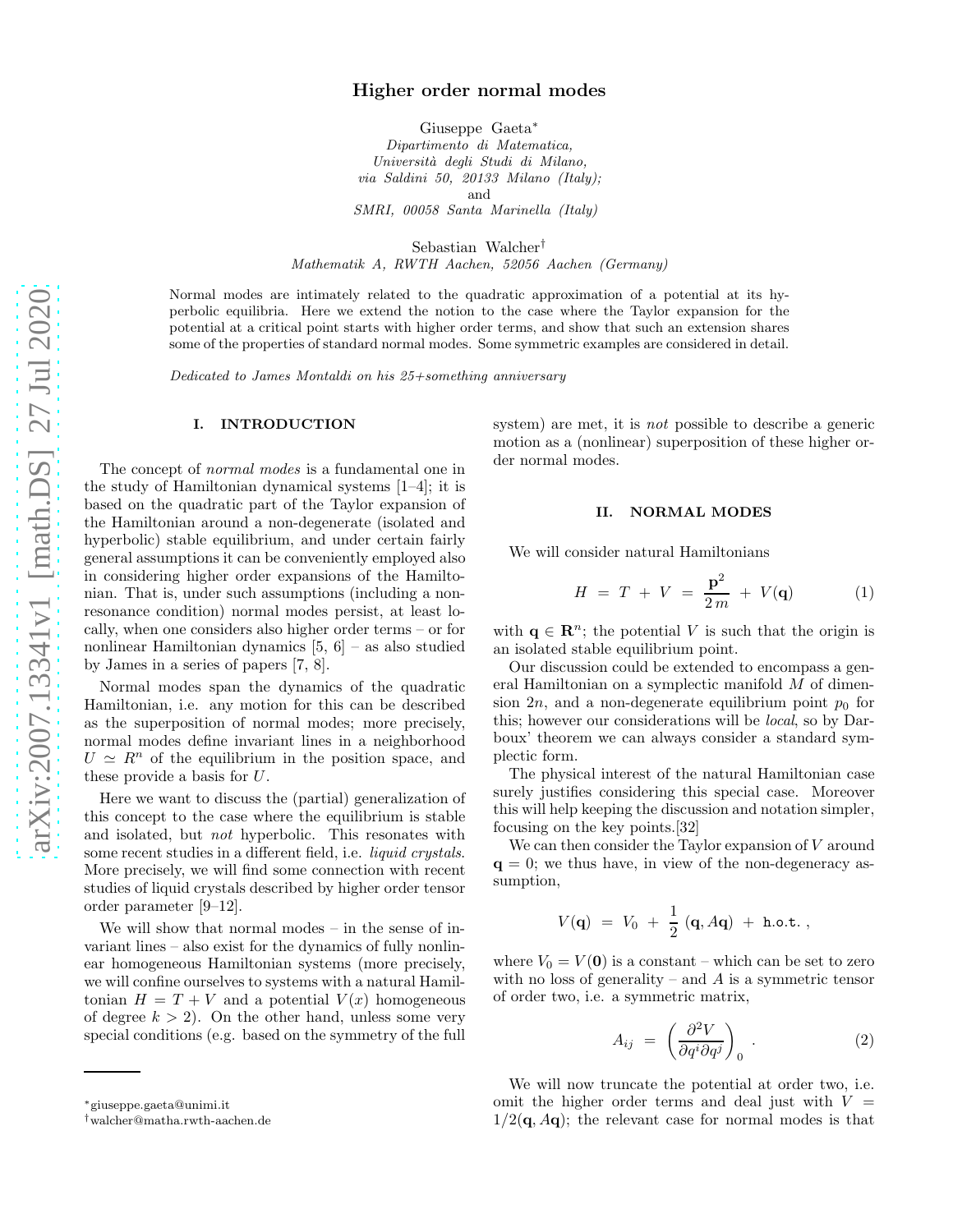where the origin is a stable fixed point, hence  $A$  is a positive definite matrix.

This matrix A will have eigenvalues  $\lambda_i$  and corresponding (say normalized) eigenvectors  $\phi_{(i)}$ ; these in turn correspond to normal modes in a very well known way, which we briefly recall to fix notation [1–4].

- 1. The eigenvectors  $\phi_{(i)}$  identify *invariant lines*: if a motion has initial conditions  $\mathbf{q}(0) = \alpha(0)\phi_{(i)},$  $\dot{\mathbf{q}}(0) = \beta(0)\phi_{(i)}$ , then  $\mathbf{q}(t) = \alpha(t)\phi_{(i)}$  (and hence  $\dot{\mathbf{q}}(t) = \beta(t)\phi_{(i)}$  for all t.
- 2. The eigenvectors  $\phi_{(i)}$   $(i = 1, ..., n)$  span the linear space  $\mathbf{R}^n$ ;
- 3. A general motion, i.e. one with generic initial conditions  $q(0)$ ,  $\dot{q}(0)$  can then be decomposed in terms of normal modes. In fact, by the property just mentioned, there will exist constants  $\alpha_i(0)$ ,  $\beta_i(0)$  such that

$$
\mathbf{q}(0) = \sum_{i=1}^{n} \alpha_i(0) \phi_{(i)}; \quad \mathbf{q}(0) = \sum_{i=1}^{n} \beta_i(0) \phi_{(i)}.
$$

The evolution of the system will then just be described by

$$
\mathbf{q}(t) = \sum_{i=1}^{n} \alpha_i(t) \phi_{(i)}; \quad \mathbf{q}(t) = \sum_{i=1}^{n} \beta_i(t) \phi_{(i)} ,
$$

with  $\alpha_i(t)$  and  $\beta_i(t)$  being exactly as in the normal mode solution with initial data  $\{\alpha_i(0), \beta_i(0)\}.$ In other words, any solution for this quadratic Hamiltonian will be a linear superposition of normal modes solutions.

4. As a consequence of the previous item, in the case there exist several normal modes associated with the same frequency, the whole linear space spanned by the associated eigenvectors is made of eigenvectors and hence of normal modes with the given frequencies.

As anticipated, we will find that properties (1) and (2) extend to the higher order case, while properties (3) and (4), related to linearity, do not.

#### III. EIGENVECTORS OF TENSORS

We now consider the case where  $q = 0$  is an isolated critical point, but we will drop the hypothesis it is hyperbolic. Actually, we want to assume that the matrix A defined in (2) is identically zero, i.e. that the potential V is fully nonlinear at the considered critical point.

Thus we have to go further in the Taylor expansion – even if we want to stop at the first significant term – and actually if we want the critical point to be a stable one it is needed to consider a fourth order  $[33]$  tensor T,

$$
T_{ijk\ell} := \frac{1}{24} \left( \frac{\partial^4 H}{\partial q^i \partial q^j \partial q^k \partial q^\ell} \right)_0 . \tag{3}
$$

Thus, disregarding higher order terms, we want to consider a potential expressed in local coordinates which is homogeneous of order four and which has an isolated equilibrium at the origin. After getting rid of inessential (additive and multiplicative) constants, this can be written as

$$
V = T_{ijk\ell} q^i q^j q^k q^\ell . \qquad (4)
$$

The "direct extension" of properties (1) and (2) recalled above for usual normal modes would require to consider eigenvectors for the fourth order tensor T (rather than the matrix  $A$ ) and see if these span the whole space.

The notion of eigenvector of tensors is not so well known in general, but it can be defined and it has been studied (with a revival of interest in recent times) both from the algebraic point of view [13–15] and in connection with dynamics [16–22] (see also [23, 24]); as already mentioned, it has also been recently considered in connection with critical points of a constrained potential with applications in the Physics of Liquid Crystals [9–12].

We will not introduce and discuss the notion of eigenvectors of tensors right away, but we will start with a general discussion of one dimensional eigenspaces of homogeneous polynomial maps.

### A. Eigenspaces of homogeneous polynomial vector fields

We will simultaneously discuss the real and the complex case in this section. We first recall a classical result from Algebraic Geometry; see [25] for more about this.

**Theorem 1 (Bezout).** Let  $\{f_1, \ldots, f_m\}$  be homogeneous polynomials of degree  $n, f_i : \mathbf{C}^m \to \mathbf{C}$ . Then the number of common zeros of the  $f_i$  in projective space  $\mathbf{P}^m$  is either infinite or equal to  $n^m$ , counting multiplicities.

For real polynomials this theorem provides only limited information about the nature of these critical points; in particular, we cannot infer how many of these are real.[34] But, since the complex conjugate of every solution is also a solution (with the same multiplicity, as can be shown), we conclude that a real solution exists whenever  $n$  is odd (and there are only finitely many solutions).

We now denote by  $\bf{K}$  the real or complex numbers and consider a homogeneous polynomial map

$$
B: \mathbf{K}^{q} \to \mathbf{K}^{q}, \quad x \mapsto \begin{pmatrix} B^{1}(x) \\ \vdots \\ B^{q}(x) \end{pmatrix}
$$
 (5)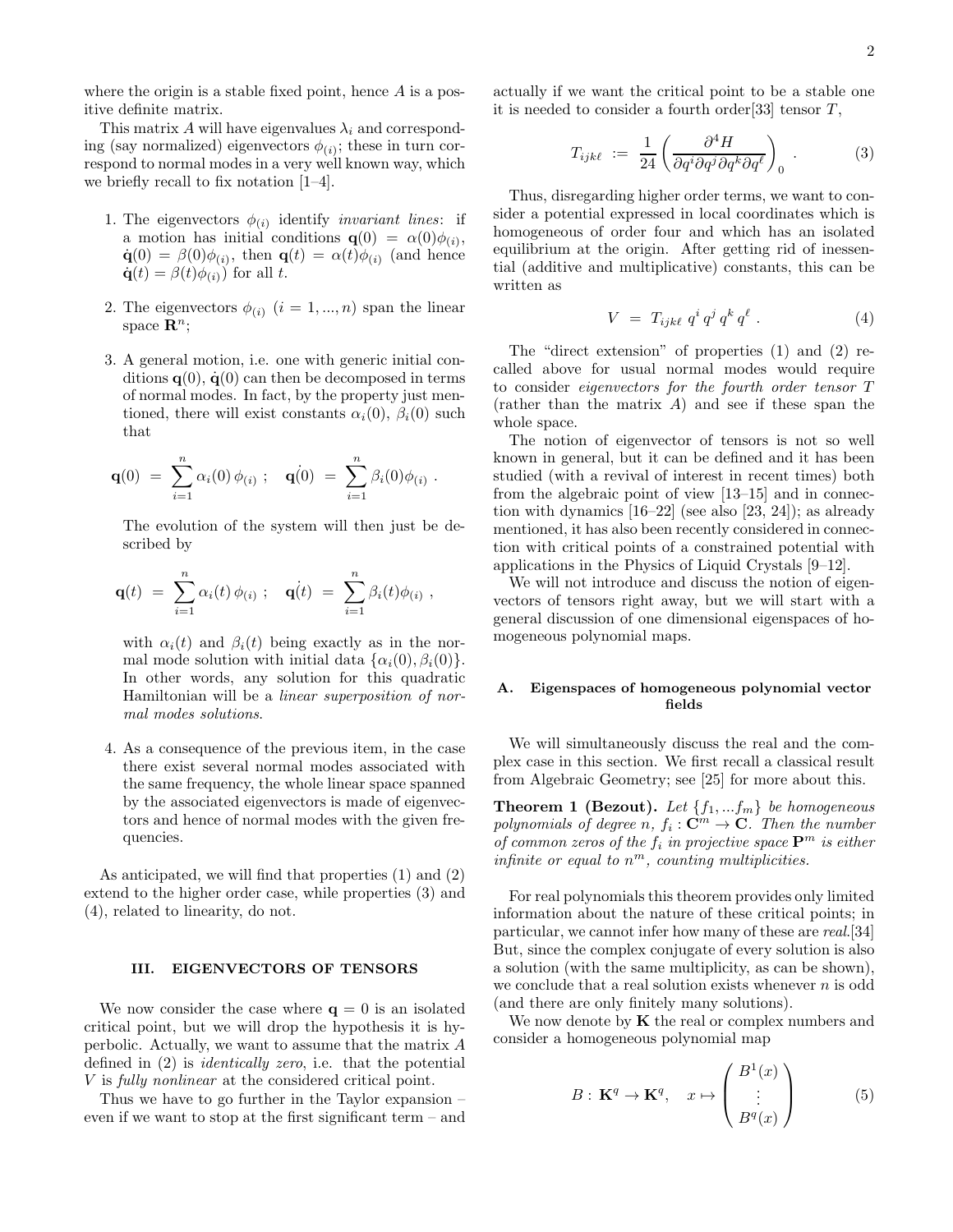with each  $B^i$  homogeneous of degree  $p \geq 2$ . In coordinates we have

$$
B^{i} = B^{i}_{j_{1}...j_{q}} x^{j_{1}} ... x^{j_{q}}.
$$
 (6)

We stipulate that the coefficients  $B^i_{j_1...j_q}$  are symmetric with respect to permutations of  $j_1, \ldots, j_q$ ; this choice makes the coefficients unique. It is possible to identify B with its coefficients, and consider it as an element of the coefficient space (which is just some  $\mathbf{K}^{N}$ .) A formal definition follows next.

**Definition.** Let  $B$  be given as in  $(5)$ . Then a nonzero  $v \in \mathbf{K}^q$  is called an eigenvector of B if there exists an  $\alpha \in \mathbf{K}$  such that  $B(v) = \alpha v$ .

Some remarks are in order here:

- 1. Every nonzero scalar multiple of an eigenvector  $v$ is also an eigenvector. Therefore it makes sense to call  $\mathbf{K} v$  an eigenspace of  $B$ .
- 2. On the other hand, the notion of eigenvalue is problematic for homogeneous maps of degree  $> 1$ , since

$$
B(\beta v) = \beta^p \alpha v = (\beta^{p-1} \alpha) \cdot (\beta v)
$$

for any  $\beta$ , and thus one may replace the "eigenvalue"  $\alpha$  by  $\beta^{p-1}\alpha$ .

- 3. One may use this property to scale "eigenvalues" to be either 0 or 1 in the complex case, and also in the real case when the degree  $p$  is even; for the real case with odd p one may achieve "eigenvalue" 0, 1 or  $-1$  by scaling.
- 4. Alternatively, one may prescribe that the (Euclidean) norm of an eigenvector should be equal to 1; then the notion of eigenvalue becomes relevant. This will be done later for tensors and their gradient systems.

We now list a number of results on eigenspaces of homogeneous polynomial maps; most of these are based on the work of H. Rohrl [16–20].

**Theorem 2.** Let B be as in (5), and  $\mathbf{K} = \mathbf{C}$ . Then the following hold.

(i) The number of one-dimensional eigenspaces of  $B$  is either infinite or equal to

,

$$
N_R = \frac{p^q - 1}{p - 1}
$$

counting multiplicities.

(ii) Test for multiplicity one: Let  $v \in \mathbb{C}^q$  be nonzero and  $B(v) = \alpha v$  with some  $\alpha \neq 0$ . Then  $Cv$  corresponds to a solution of multiplicity one if and only if the Jacobian  $DB(v)$  does not admit the eigenvalue α.

- (iii) If the equation  $B(x) = 0$  has only the trivial solution  $x = 0$  then the number of one-dimensional eigenspaces of B is finite.
- (iv) There is an open and dense subset of coefficient space such that every B with coefficients in this subset admits a basis for  $\mathbb{C}^q$  of eigenvectors.
- $(v)$  There is an open and dense subset of coefficient space such that every B with coefficients in this subset admits exactly  $N_R$  different one-dimensional eigenspaces.
- (vi) If the coefficients  $B^i_{j_1...j_q}$  are algebraically independent over the rational number field then the equation  $B(x) = 0$  has only the trivial solution, and B admits exactly  $N_R$  different one-dimensional eigenspaces.

**Proof.** We just sketch some arguments for the proofs, and give references. (See also the review [24].) The first assertion is due to Rohrl [16, 18], the second is derived from the familiar criterion for multiplicity one (i.e. invertibility of the linearization). The third assertion is shown e.g. in [21], based on the fact that any projective variety of positive dimension intersects every hyperplane. The fourth and fifth assertion go essentially back to Rohrl [19], although the full statement given in this paper is not correct, and the proof has to be modified. See the Appendix of [22] for a full discussion. The last statement is again due to Rohrl [16]; the algebraic independence condition guarantees that the multiplicity one criterion is always satisfied. ⊙

We turn to the real setting. For proofs and references concerning the following statements we refer to [24]. (In some of the proofs analytic techniques enter the picture.)

**Theorem 3.** Let B be as in (5), and  $\mathbf{K} = \mathbf{R}$ . Then the following hold.

- (i) If the dimension  $q$  is odd then there exists a onedimensional real eigenspace of B.
- (ii) If the dimension q is even and the degree  $p$  of  $B$ is even then there exists a one-dimensional real eigenspace of B.
- (iii) If the complexification admits finitely many onedimensional eigenspaces, then the number of real eigenspaces is congruent to  $N_R$  modulo 2.

# B. Radial solutions of fully nonlinear dynamical systems

Rohrl was interested in (one-dimensional) eigenspaces of homogeneous polynomial maps because they give rise to special solutions of an associated differential equation, similar to the linear case. Rohrl considered first order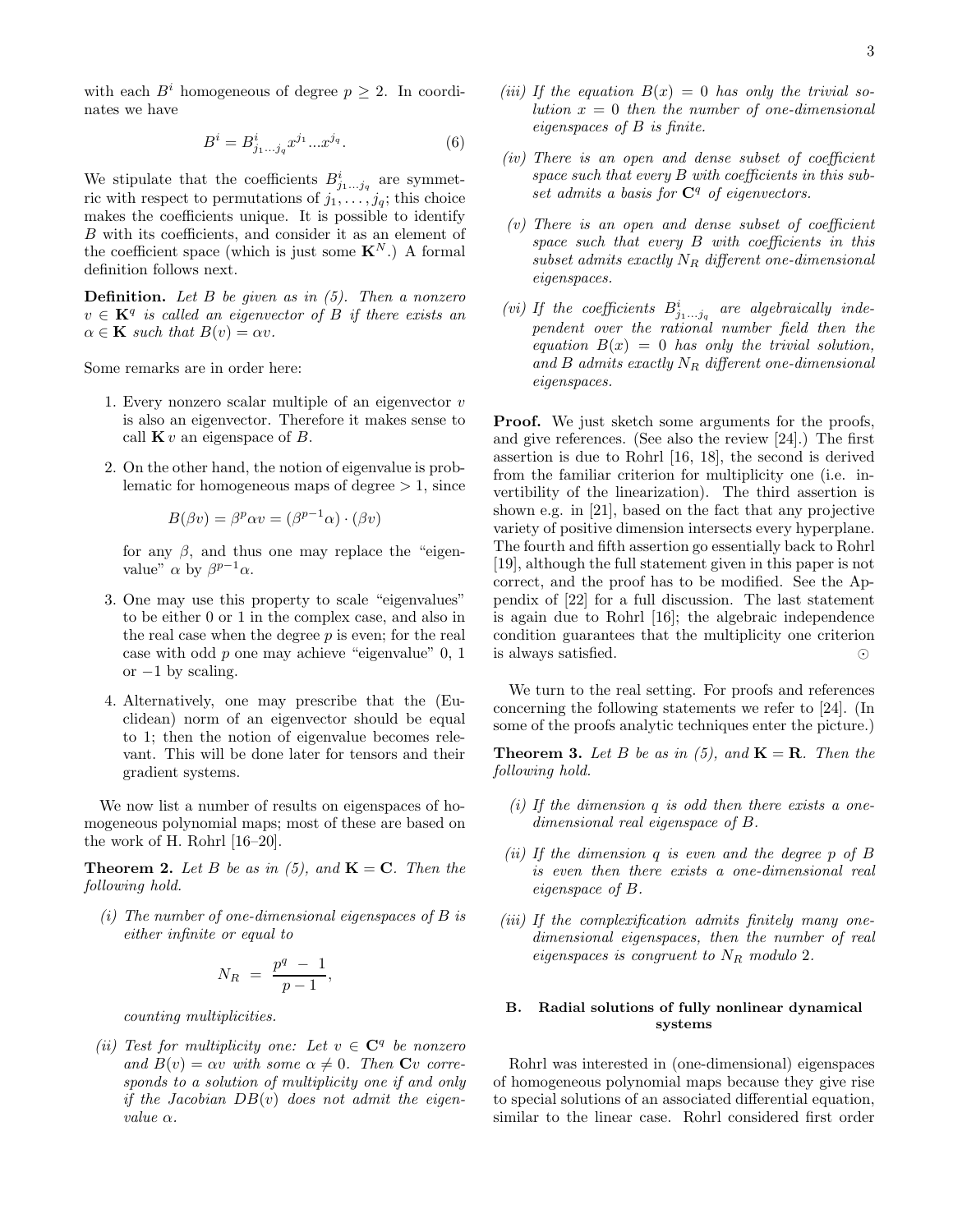differential equations, and we paraphrase his result here (see the original work in [16] and [17]).

**Theorem 4.** Let  $B$  be as in  $(5)$ , and consider the ordinary differential equation

$$
\dot{x} = B(x)
$$

in  $\mathbf{K}^n$ . Then every one-dimensional eigenspace of B is an invariant set for this differential equation.

For nonzero v with  $B(v) = \alpha v$ , some  $\alpha \in \mathbf{K}$ , one obtains solutions with the ansatz  $x(t) = \xi(t) \cdot v$ , which leads to the one-dimensional equation  $\dot{\xi} = \alpha \xi^p$ .

There is a straightforward extension of this approach to second order equations.

**Theorem 5.** Let  $B$  be as in  $(5)$ , and consider the second order ordinary differential equation in  $\mathbf{K}^n$ 

$$
\ddot{x} = B(x) .
$$

- (i) Then every nonzero v with  $B(v) = \alpha v$ , some  $\alpha \in$  $K$ , gives rise to special solutions of the differential equation, via the ansatz  $x(t) = \gamma(t) \cdot v$ , which leads to the one-dimensional second order equation  $\ddot{\gamma}$  =  $\alpha \gamma^p$ .
- (ii) In case  $\mathbf{K} = \mathbf{R}$  a phase plane analysis of the associated system

$$
\dot{y}^1 = y^2, \, \dot{y}^2 = \alpha \left( y^1 \right)^p
$$

yields the first integral  $\psi = 2\alpha (y^1)^{p+1} - (p +$ 1)  $(y^2)^2$ . When  $\alpha \neq 0$  then the level sets of  $\psi$  are bounded if and only if  $\alpha < 0$  and p is odd. In this case, the level sets are orbits of periodic solutions of the second order system; in all other cases every nonconstant solution obtained by the ansatz is unbounded.

**Proof** (Sketch). Note that 0 is the only stationary point of the system. It is elementary to see that the level sets are bounded, hence compact, if and only if  $\alpha < 0$  and  $p$  is odd. By standard Poincaré-Bendixson theory for planar systems, the only possible limit sets of points on a compact level set containing more than one point are closed orbits, thus they must coincide with the level sets by connectedness. In every other case, each level set that contains more than one point is unbounded, and any  $\alpha$ or  $\omega$  limit point of a solution starting on such a level set consists of a stationary point, by Poincaré-Bendixson. Unboundedness of the solution follows. ⊙

**Remark 1.** It is worth noting that in the case  $p = 2$ the special solutions from the theorem correspond to a well-known class of special functions. Indeed, the second order equation

$$
\ddot{z} = \alpha z^2
$$

becomes, upon employing the first integral,

$$
\dot{z}^2\ =\ \frac{2}{3}\ \alpha\ z^3\ +\ c
$$

with some constant c, and this is the differential equation for a Weierstrass  $\wp$ -function. So, elliptic functions appear in a natural manner. ⊙

#### C. Critical points on the unit sphere

In this section we are only interested in the real case  $\mathbf{K} = \mathbf{R}$ . We consider a symmetric tensor  $T_{i_1...i_n}$  of order  $n$  on  $\mathbb{R}^m$ , and we associate with this a polynomial

$$
P_n(x) := T_{i_1...i_n} x^{i_1} ... x^{i_n} ;
$$

note that here the dimension m of the ambient space and the degree  $n$  of the polynomial are not related. In the following,  $P_n$  will also be called the *potential*; it will also be just denoted as  $P$ , when we do not need to emphasize its degree. Conversely, as is well known, the algebra of homogeneous polynomials of degree n in  $\mathbb{R}^m$  is isomorphic to the algebra of symmetric tensors of the same order  $n$ over  $\mathbf{R}^m$ .

Consider now the gradient of  $P_n$ , i.e. the mdimensional vector

$$
\nabla P_n \ = \ \left(\frac{\partial P_n}{\partial x^1} \ , \ \ldots \ , \ \frac{\partial P_n}{\partial x^m}\right) \ ;
$$

here of course each component is a homogeneous function of degree  $(n-1)$  in the  $x^i$ .

We define an *eigenvector of the tensor*  $T$  to be an eigenvector of  $(\nabla P_n)$ .

For eigenvectors of tensors we obtain an improvement of earlier results concerning the real case. We collect them in the following.

**Theorem 6.** Let  $v \in \mathbb{R}^m$  be of Euclidean norm one. Then

- (i) v is an eigenvector of  $\nabla P_n$  if and only if v is a critical point of  $P_n$  on the unit sphere  $S^{m-1} \subset \mathbf{R}^m$ .
- (ii) The real homogeneous gradient map  $\nabla P_n$  admits a real eigenvector.
- (iii) If we have finitely many critical points  $x_k$ , then the sum of the indices of all critical points is equal to the (Euler-Poincaré) characteristic  $\chi(S^{m-1})$  of the ambient sphere, thus:

$$
\sum_{k} \iota(x_k) = \chi(S^{m-1}) = \begin{cases} 2 & \text{if } m \text{ is odd} \\ 0 & \text{if } m \text{ is even} \end{cases} \tag{7}
$$

**Proof.** To prove the first assertion  $(i)$ , introduce a Lagrange multiplier  $\lambda$  and consider the modified potential

$$
\widehat{P}(\mathbf{x}) \ := \ P(\mathbf{x}) \ - \ \frac{1}{2} \lambda \ |\mathbf{x}|^2 \ . \tag{8}
$$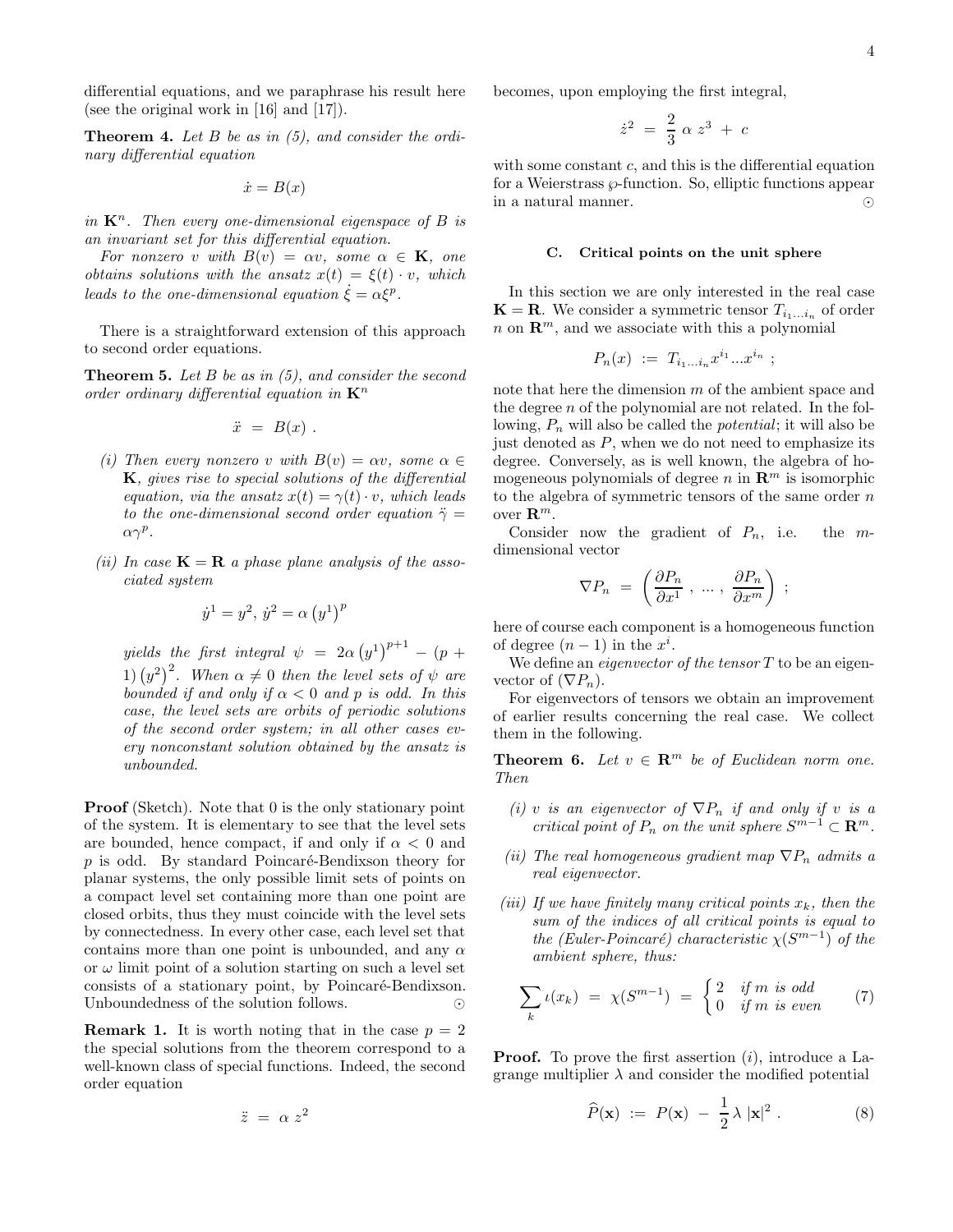The gradient of  $\widehat{P}$  is given by

$$
\nabla \tilde{P} = \nabla P - \lambda \mathbf{x};
$$

hence the solutions to  $\nabla \widehat{P} = 0$  are exactly the points on the unit sphere such that  $(\nabla P)(\mathbf{x}_0)$  is collinear to  $\mathbf{x}_0$ ; these identify (unit length) eigenvectors of  $T$  and hence eigenspaces. The second assertion  $(ii)$  is then clear since  $P_n$  attains maximum and minimum on the compact unit sphere. The notion of *index* of a critical point  $a$  is defined in [26] via the Brouwer degree. When  $a$  is nondegenerate (i.e., the derivative at  $a$  is invertible) it is equal to the sign of its Jacobian determinant. For the proof of the last assertion  $(iii)$  see [26, 27]. ◯

In view of the results above we will adopt the convention that whenever reference is made to eigenvalues associated with eigenvectors, it is understood that these are associated with eigenvectors of unit length.[35]

We also note that (like for matrices) if  $T$  depends on parameters then the eigenvectors and eigenvalues will in general depend on these parameters. We anticipate that also the number of independent eigenvectors (that is, eigenspaces) can vary depending on such parameters. This situation is met already in the simplest nontrivial case, i.e. for completely symmetric cubic tensors in three-dimensional space[36]. For a full discussion of this case we refer to [10] (with a more physical approach) and especially to [12].

The situation is specially simple when the ambient space is  $\mathbb{R}^3$  (a case of clear physical interest!) and hence we work in  $S^2 \subset \mathbb{R}^3$  and all critical points are nondegenerate. In this case maxima and minima have index +1 while saddle points have index -1.

In any case, it is elementary to classify all possible combinations of non-degenerate critical points compatible with the formula  $(7)$  and with Bezout's theorem, which provides the maximal number of real critical points[37]. In view of the special nature of the potential considered here (homogeneous of degree n), it is either even or odd, depending on the parity of  $n$ , hence all critical points are dual to each other under reflection. Thus in the odd case there will be as many maxima as minima while in the even one these numbers will necessarily be even, as well as (in all cases) the number of saddles of any given index.

For example, in [12] it is argued that in the case of a cubic potential (and hence a quadratic gradient mapping) in three-dimensional space (and hence a two-dimensional ambient sphere) with non-degenerate extremals (but possibly degenerate saddles) only the possibilities listed in Table I arise.[38]

Here we are more interested in even degree, and especially in quartic potentials, and hence cubic gradient mappings. In this case, already for ambient space  $\mathbb{R}^3$ we get up to  $(3^3 - 1) = 26$  critical points and a complete classification would make little sense. We remark, however, that Table I is still valid in that it concerns topological features; on the other hand, in this context

|                | Max Min $S_1$ $S_2$ $S_3$ |                |                |                | <b>NCP</b>     |
|----------------|---------------------------|----------------|----------------|----------------|----------------|
| 1              |                           | 0              | 0              | 0              | $\overline{2}$ |
| $\overline{2}$ | $\overline{2}$            | $\overline{2}$ | 0              | 0              | 6              |
| 3              | 3                         | 4              | 0              | $\overline{0}$ | 10             |
| 3              | 3                         | 0              | $\overline{2}$ | 0              | 8              |
| 4              | 4                         | 6              | 0              | 0              | 14             |
| 4              | 4                         | $\overline{2}$ | $\overline{2}$ | $\overline{0}$ | 12             |
|                |                           | 0              |                | $\overline{2}$ | 10             |

TABLE I: Different possibilities for the number and type of critical points in the case of a cubic potential in three dimensions; here "Max"and "Min" represent the number of maxima and minima, while " $S_k$ " represents the number of saddle points of index  $-k$ . Finally, "NCP" is the total number of critical points.

it does not provide a complete classification of the possible situations, but only of those with no more than four maxima or minima.

We also note that when the ambient space is  $\mathbb{R}^2$ , and hence the relevant sphere is just a circle  $S<sup>1</sup>$ , then we always have as many maxima as minima, whose number is of course limited by the degree of the potential; and of course no saddles. E.g. for  $p = 3$  and  $q = 2$  we have at most four maxima and four minima.

Some simple Examples will be considered in detail in Section IV.

### IV. EXAMPLE. INVARIANT LINES; EXISTENCE AND NUMBER OF HIGHER ORDER NORMAL MODES

As the simplest possible example of the situation we have been studying, we consider a point particle of mass  $m = 1$  in  $\mathbb{R}^2$  (with cartesian coordinates  $x, y$ ) evolving under the action of a quartic potential (a cubic one would not satisfy the requirement that the origin is a stable equilibrium); in order to reduce the complexity of the potential (and hence of the analysis) we assume it depends on  $x$  and  $y$  only through their squares. That is,

$$
V(x,y) = a x4 + b y4 + 2 c x2 y2.
$$
 (9)

Note that this is symmetric under  $Z_2 \times Z_2$  (these acting as reflections in  $x$  and in  $y$ ); if we wish to require this to be also invariant under the  $Z_2$  involution exchanging x and y then we should require  $b = a$ . In this case it would be convenient, with a suitable redefinition of constants, to rewrite this as

$$
V(x,y) = \alpha (x^2 + y^2)^2 + \beta x^2 y^2.
$$
 (10)

We will refer to these cases as the *lower symmetry* and the higher symmetry cases respectively.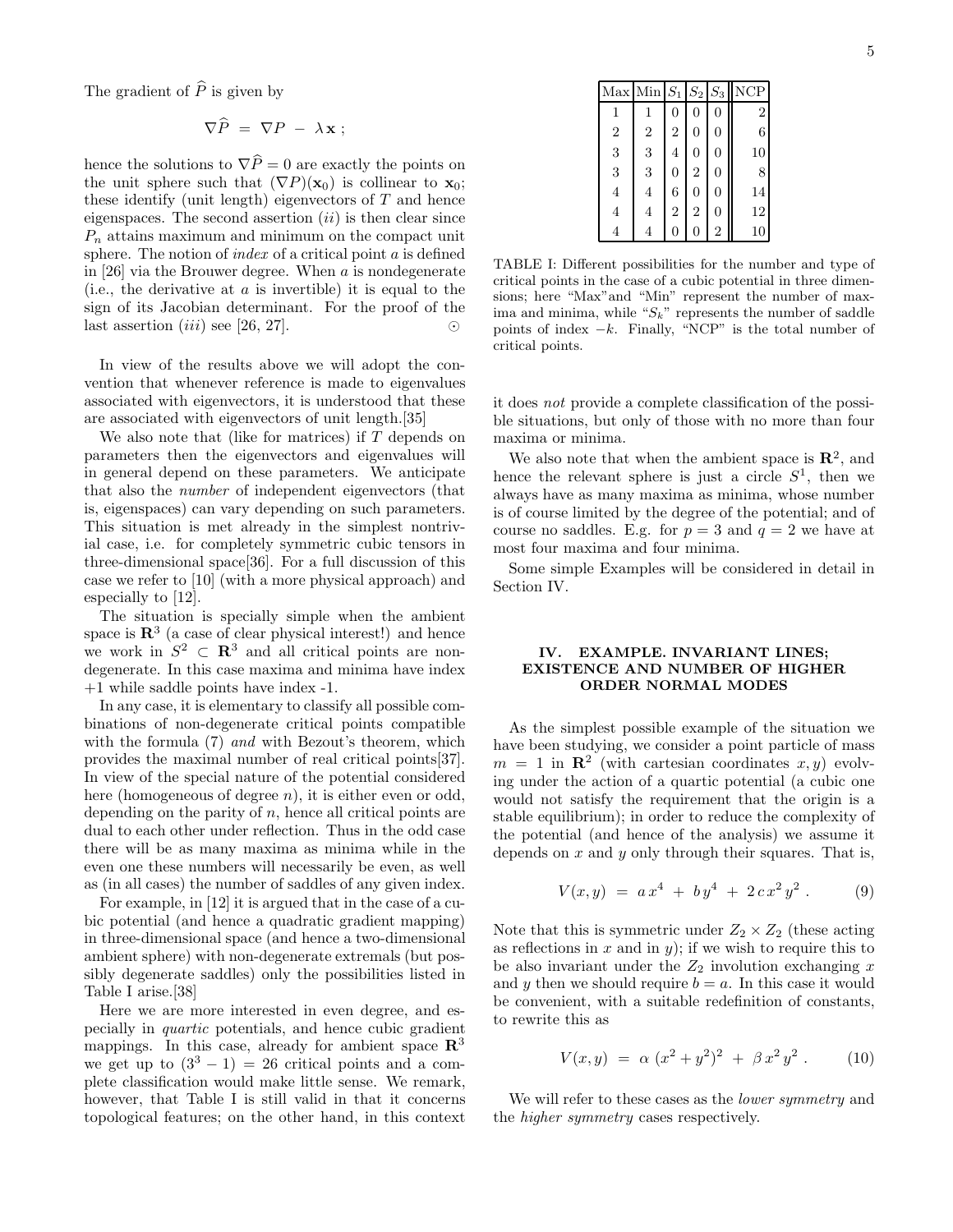#### A. The higher symmetry case

We will first consider the case where the system is  $Z_2\times$  $Z_2 \times Z_2$  symmetric, i.e. the potential is in the form (10).

Note that in order to have a stable point at the origin, the coefficients  $\alpha$  should be positive; we will assume this to be the case from now on.

Moreover, we can always rescale  $V$  (which amounts to a rescaling of time) and choose  $\alpha = 1$ . Then in order to have a minimum at the origin we can ask  $\beta > -4$ ; this is obtained by looking at the behavior of the potential  $V_m(x) := V(x, mx)$  along all lines  $y = mx$  (including the  $m = \infty$  case, i.e. the y axis). We will moreover assume  $\beta \neq 0$  to avoid the fully degenerate case with rotational symmetry.

When we pass to polar coordinates (we consider  $\theta \in$  $(-\pi, \pi]$ , and of course  $\rho \in [0, \infty)$ )

$$
x = \rho \cos(\theta) , y = \rho \sin(\theta)
$$

and constrain the potential on the unit circle  $\rho^2 = x^2 +$  $y^2 = 1$ , call it  $W(\theta)$ , we get

$$
W = \frac{1}{8} [8 - \beta \cos(4\theta) + \beta] . \tag{11}
$$

Thus we have

$$
\frac{dW}{d\theta} = \frac{1}{2} \beta \sin(4\theta) ;
$$

critical points are obtained for

$$
\theta = \theta_k := k \frac{\pi}{4}, \quad |k| \le 4.
$$

That is, we get eight critical points on the unit circle, corresponding to four invariant lines; this applies for any nonzero value of  $\beta$  (as already remarked  $\beta = 0$  is the fully rotationally invariant and hence infinitely degenerate case; we excluded this from our considerations).

The stability of the critical points is controlled by

$$
\left[\frac{d^2W}{d\theta^2}\right]_{\theta_k} \ = \ 2 \ \beta \ \cos(4 \, \theta_k) \ .
$$

Thus we have a bifurcation at  $\beta = 0$ ; for this value of  $\beta$ all the stabilities are exchanged. In particular, for  $\beta$  < 0 the lines identified by  $\theta = \pm \pi/4$  are stable and the axes  $(\theta = 0, \pi/2)$  are unstable, while for  $\beta > 0$  the lines identified by  $\theta = \pm \pi/4$  are unstable and the axes are stable; see Figure 1.[39]

The effective potentials along the invariant lines, call these as  $V_{\theta}$  where  $\theta$  is the (invariant) angular coordinate in the  $(x, y)$  plane, is always of the form  $V_{\theta}(r) = c_{\theta} r^4$ with  $c_{\theta}$  a constant. We actually get (recall we assumed  $\beta > -4$ )

$$
c_0 = c_{\pi/2} = 1 \; ; \; c_{\pi/4} = c_{-\pi/4} = 1 + \beta/4 \; .
$$

This is coherent, of course, with the stability of the equilibrium point at the origin.



FIG. 1: The potential  $W(\theta)$  as in eq.(11) for different values of  $\beta$ ; here  $\beta = -1, -0.5, 0.5, 1$ . The exchange of stability takes place at  $\beta = 0$ .



FIG. 2: Numerical integration of the motion generated by the potential (10) with the choice  $\beta = 1$  for initial conditions near to normal modes. In all cases, initial data correspond to zero speed and position at  $r = 1$  along eigenvectors, with an offset of 0.001 from the latter. The simulation show the outcome, for  $t \in (0, 100)$ , for initial data: (a) near the eigenvector  $\theta =$ 0, (b) near the eigenvector  $\theta = \pi$ , (c) near the eigenvector  $\theta = \pi/4$ , (d) near the eigenvector  $\theta = -\pi/4$ .

We stress that, apart from the stability exchange for  $W(\theta)$ , in this case there are no qualitative changes as the parameters (which in this case means just the parameter  $\beta$ ) are varied: we always have four critical lines and hence four normal modes; two of them are stable and two of them unstable.

Some numerical simulations of this dynamics for initial data near to the (higher order) normal modes are shown in Figure 2; they confirm stability as discussed above.[40]

#### B. The lower symmetry case

We will now consider the general form (which has only  $Z_2 \times Z_2$  as symmetry), i.e. the potential (9). With no loss of generality, we can assume  $a > b$  (if not, just switch x and y). Here again stability requires that both a and b are positive; by a rescaling we can set  $a = 1$ , and hence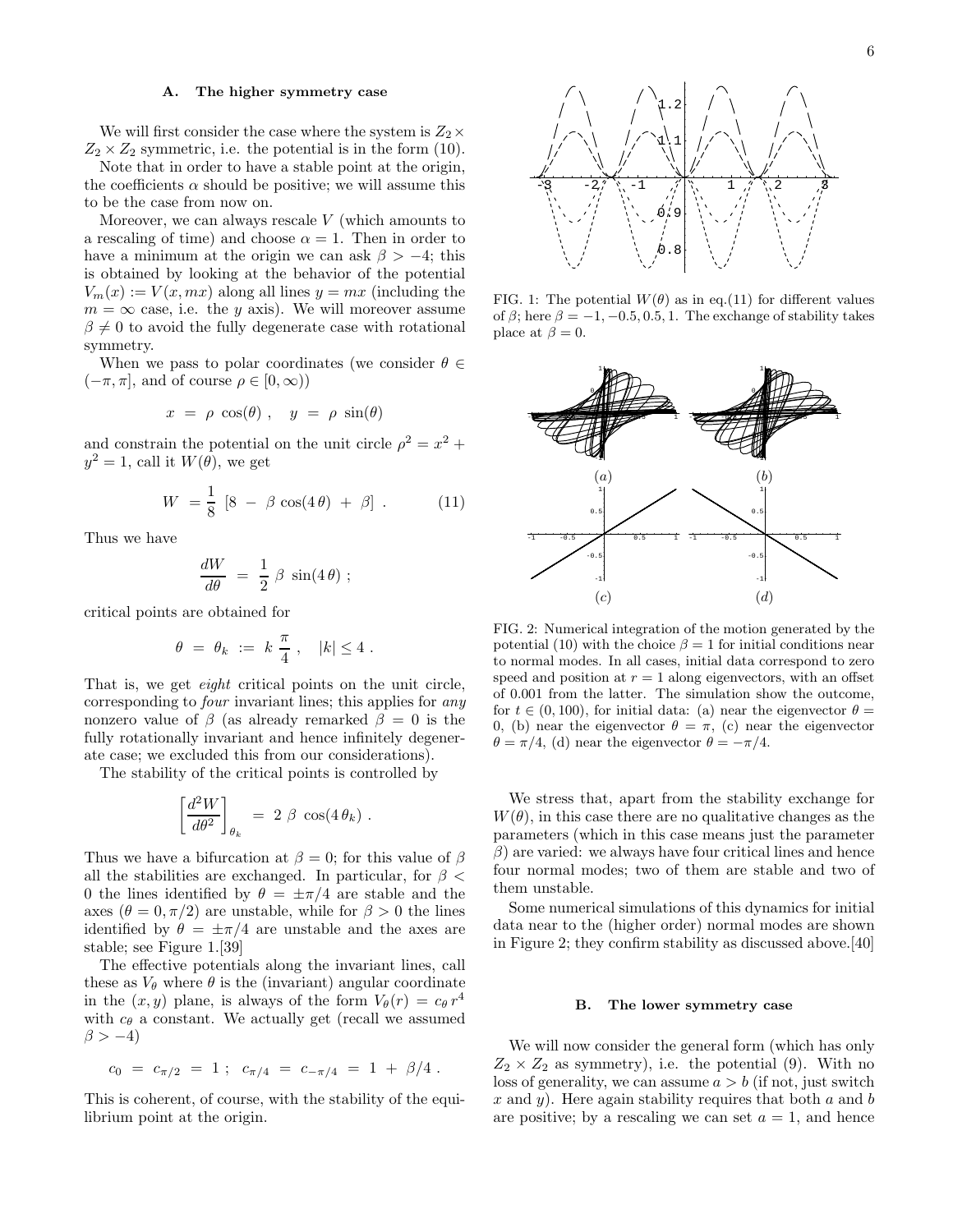$$
V(x,y) = x^4 + \alpha y^4 + 2\beta x^2 y^2 , \qquad (12)
$$

where  $0 < \alpha < 1$ .

By looking at this along the line  $y = mx$  we get

$$
V_m(x) := V(x, mx) = (1 + 2\beta m^2 + \alpha m^4) x^4 ;
$$

stability of the origin requires therefore that

$$
1\,\,+\,\,2\,\beta\,m^2\,\,+\,\,\alpha\,m^4\,\,>\,\,0
$$

for all choices of  $m$ , and this implies

$$
\beta \ > \ -\ \sqrt{\alpha} \ ,
$$

which we assume from now on.

After passing to polar coordinates, the restriction of V given by (12) to the unit sphere reads

$$
W(\theta) = \cos^4(\theta) + \alpha \sin^4(\theta) + 2\beta \sin^2(\theta) \cos^2(\theta) ,
$$
\n(13)

and from this we get at once

$$
\frac{dW}{d\theta} = - [1 - \alpha + (1 + \alpha - 2\beta) \cos(2\theta)] \sin(2\theta).
$$

Thus critical points of  $W$  are identified either by  $\sin(2\theta) = 0$ , i.e. by  $\theta = 0, \pm \pi/2, \pm \pi$ ; or by

$$
\cos(2\theta) = \frac{\alpha - 1}{\alpha + 1 - 2\beta}
$$

.

Solutions to this equation exist only in the regions  $\beta < \alpha$ and  $\beta > 1$  (recall that we assumed  $0 < \alpha < 1$ ), but not for  $\alpha < \beta < 1$ .

Thus we conclude that  $\beta$  lies in the range  $\beta > -\sqrt{\alpha}$ , and that for  $\beta$  taking the values  $\beta = \alpha$  and  $\beta = 1$  there are bifurcations changing the number of critical points for W, i.e. of invariant lines for our potential  $V(x, y)$ .

More precisely, we always have four critical points at  $\theta = 0, \pm \pi/2, \pi$ ; moreover for suitable  $\beta$  we also have four more critical points at

$$
\theta = \pm \frac{1}{2} \arccos \left[ \frac{1-\alpha}{1+\alpha-2\beta} \right] := \pm \theta_* .
$$

That is, we have either eight or four critical points for the potential  $W$  restricted on the sphere, corresponding to four or two critical lines and hence normal modes, depending on the value of  $\beta$ . See Figure 3.

The stability of critical points is controlled by

$$
\frac{d^2W}{d\theta^2} = -2 [(1-\alpha) \cos(2\theta) + (1+\alpha-2\beta) \cos(4\theta)];
$$

in particular at the various critical points identified above we have

$$
(d^2/d\theta^2)_{\theta=0} = (d^2/d\theta^2)_{\theta=\pi} = -4 (1 - \beta) ;
$$
  
\n
$$
(d^2/d\theta^2)_{\theta=\pi/2} = (d^2/d\theta^2)_{\theta=-\pi/2} = -4 (\alpha - \beta) ;
$$
  
\n
$$
(d^2/d\theta^2)_{\theta=\theta_*} = (d^2/d\theta^2)_{\theta=-\theta_*} = 8 \left[ \frac{(\alpha - \beta) (1 - \beta)}{1 + \alpha - 2\beta} \right]
$$



FIG. 3: The potential  $W(\theta)$ , see (13), for  $\alpha = 1/4$  and various choices of β. Here  $\theta$  is measured in units of π.

This immediately shows that the critical line corresponding to  $\theta = 0$  (equivalently, to  $\theta = \pi$ ) undergoes a change of stability at  $\beta = 1$ ; and the critical line corresponding to  $\theta = \pi/4$  (equivalently, to  $\theta = 3\pi/4$ ) undergoes a change of stability at  $\beta = \alpha$ . As for the critical lines corresponding to  $\theta = \pm \theta_*$ , existing in the regions  $\beta < \alpha$  and  $\beta > 1$ , noting that  $\alpha < (1 + \alpha)/2 < 1$ , we have that these are stable for  $\beta < \alpha$  and unstable for  $\beta > 1$ . (Numerical simulations, not shown for the sake of brevity, confirm again our analysis.)

### V. DISCUSSION AND CONCLUSIONS

In this note we have considered natural Hamiltonians for point particle,  $H = K + V$ , for which the dynamics in local coordinates is simply  $\ddot{x} = -\nabla V$ . We have considered the neighborhood of a stable equilibrium  $x_0$ , and studied the case where the Taylor expansion of V starts with terms of order  $k$  higher than two (we have of course given special attention to the case  $k = 4$ .

We have discussed how the notion of *normal modes* is modified in this case; this is based essentially on known results concerning eigenvalues of (homogeneous) tensors. It results that higher order normal modes do exist, but while some of their properties extend from the standard (i.e.  $k = 2$ ) case to the present one, other do not. In particular, their number is not fixed and can exceed the dimensionality of the ambient space; moreover the most general dynamics near the equilibrium is in general[41] not a superposition of normal modes, at difference with the standard case.

It should be mentioned that a question which arise naturally has not been studied here, and should be considered in the future. This is of course the persistence of these higher order normal modes under perturbations,

.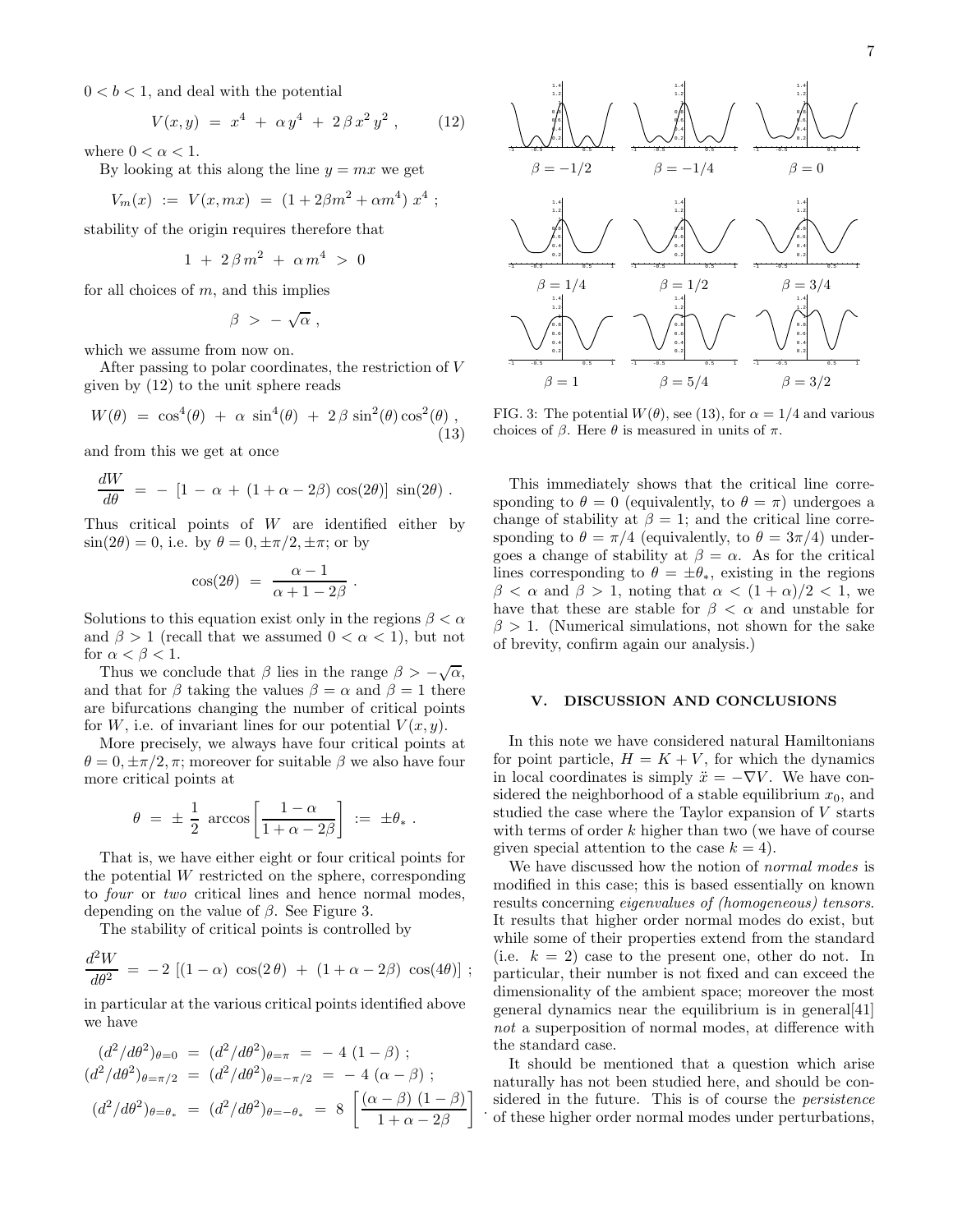i.e. when one considers also higher order terms in the series expansion for the potential around the equilibrium point. We recall that for standard normal modes a theory of persistence exists [5, 6]; this is based on variational analysis and guarantees persistence of some of the normal nodes under certain conditions. Apart from an extension to the new higher order normal modes along this line of attack, one could also consider an approach based on the theory of Poincaré-Birkhoff normal forms [28, 29] (or some generalization thereof).

It is worth noting that for the examples discussed in Section IV, persistence of some modes can be guaranteed by symmetry arguments if the symmetry is preserved by

- [1] L.D. Landau & I.M. Lifhsitz, Mechanics, Pergamon 1960
- [2] F. Gantmacher, Lectures in Analytical Mechanics, MIR 1970
- [3] V.I. Arnold, Mathematical Methods of Classical Mechanics, Springer 1983, 1989
- [4] H. Goldstein, Classical Mechanics, Addison-Wesley 1980
- [5] J. Moser, "Regularization of Kepler's problem and the averaging method on a manifold", Comm.Pure Appl. Math 23 (1970), 609-636
- [6] A. Weinstein, "Normal modes for nonlinear Hamiltonian systems", Invent. Math. 20 (1973), 47-58
- [7] J. Montaldi, M. Roberts & I.Stewart, "Existence of nonlinear normal modes in symmetric Hamiltonian systems", Nonlinearity 3 (1990), 695-730
- [8] J. Montaldi, M. Roberts & I.Stewart, "Stability of nonlinear normal modes in symmetric Hamiltonian systems", Nonlinearity 3 (1990), 731-772
- [9] E.Virga, "Octupolar order in two dimensions", Eur.Phys. J. E 38 (2015), 63
- [10] G. Gaeta & E.G. Virga, "Octupolar order in three dimensions", Eur. Phys. J. E 39 (2016), 113
- [11] Y. Chen, L. Qi & E.G. Virga, "Octupolar tensors for liquid crystals", J. Phys. A 51 (2018), 025206
- [12] G. Gaeta & E.Virga, "The Symmetries of Octupolar Tensors", J. Elast. 135 (2019), 295-350
- [13] D. Cartwright & B. Sturmfels, "The number of eigenvalues of a tensor", Linear Algebra Appl. 438 (2013), 942-952
- [14] L. Qi, "Eigenvalues and invariants of tensors", J. Math. Anal. Appl. 325 (2007), 1363-1377
- [15] L. Qi, H. Chen & Y. Chen, Tensor Eigenvalues and Their Applications (Advances in Mechanics and Mathematics, vol. 39), Springer 2018
- [16] H. Rohrl, "A theorem on non-associative algebras and its application to differential equations", Manus. Math. 21 (1977), 181-187
- [17] H. Rohrl, "Algebras and differential equations", Nagoya Math. J. 68 (1977), 59-122
- [18] H. Rohrl, "On the zeros of polynomials over arbitrary finite-dimensional algebras", Manuscripta Math. 25 (1978), 359-390
- [19] H. Rohrl, "Finite-dimensional algebras without nilpotents over algebraically closed fields", Arch. Math.  $(Basel)$  32 (1979), 10-12
- [20] H. Rohrl & S.Walcher, "Projections of polynomial vector

8

higher order perturbations: In both cases, the potential then admits symmetries sending  $x \mapsto x, y \mapsto -y$ , resp.  $x \mapsto -x, y \mapsto y$  (analogously for the time derivatives), hence the fixed point spaces of these symmetries are necessarily invariant. The fixed point spaces correspond to the cases  $\theta = 0, \pm \pi$  above. In the higher symmetry case one also has symmetries exchanging  $x$  and  $y$ , resp.  $x$  and  $-y$ , with invariant fixed point spaces corresponding to  $\theta = \pi/4$  resp.  $\theta = 3\pi/4$ .

We plan to tackle the persistence problem generally in a later publication.

fields and the Poincaré sphere", J. Diff. Eqs.  $139$  (1997), 22-40

- [21] S. Walcher, Algebras and Differential Equations, Hadronic Press 1991
- [22] N. Kruff, J. Llibre, C. Pantazi & S. Walcher, "Invariant algebraic surfaces of polynomial vector fields in dimension three", preprint arXiv:1907.12536 (2019)
- [23] J.P. Bornsen & A.E.M. van de Ven, "Tangent developable orbit space of an octupole", preprint arXiv:1807.04817 (2018)
- [24] S.Walcher, "Eigenvectors of Tensors A Primer", Acta Appl. Math. 162 (2019), 165-183
- [25] I.R. Shafarevich, Basic Algebraic Geometry, Springer 1977
- [26] J.W. Milnor, *Topology from the Differentiable Viewpoint*, Virginia UP 1965; Princeton UP 1977
- [27] V.I. Arnold, Ordinary Differential Equations, Springer 1992
- [28] V.I. Arnold, *Geometrical Methods in the Theory of Ordi*nary Differential Equations, Springer 1983
- [29] C. Elphick, E. Tirapegui, M.E. Brachet, P. Coullet & G.Iooss, "A simple global characterization for normal forms of singular vector fields", Physica D 29 (1987), 95-127; addendum, Physica D 32 (1988), 488
- [30] J.F. Cariñena & A. Ramos, "A new geometric approach to Lie systems and physical applications", Acta Appl.Math. 70 (2002), 43-69
- [31] J. F. Cariñena, J. Grabowski & G. Marmo, Lie-Scheffers Systems. A Geometric Approach, Bibliopolis 2000
- [32] In particular, all the discussion in this section, i.e. referring to the quadratic case, can easily be set in terms of a general Hamiltonian  $H(\mathbf{p}, \mathbf{q})$ .
- [33] This is quite different from the case of liquid crystals mentioned above: there the relevant tensor is of order three [9–12].
- [34] This is of course the same situation met in the Fundamental Theorem of Algebra: we know that a polynomial of degree  $n$  in one variable always has  $n$  roots (counting multiplicities) but, with no further study, we do not know how many of these are real.
- [35] Note that for n odd this still leaves an ambiguity, as the eigenvalues for  $v$  and  $-v$  differ by sign; it would actually be convenient to consider these as two distinct eigenvalues, corresponding to distinct eigenvectors, in view of the discussion in Sect. III C, see [10, 12].